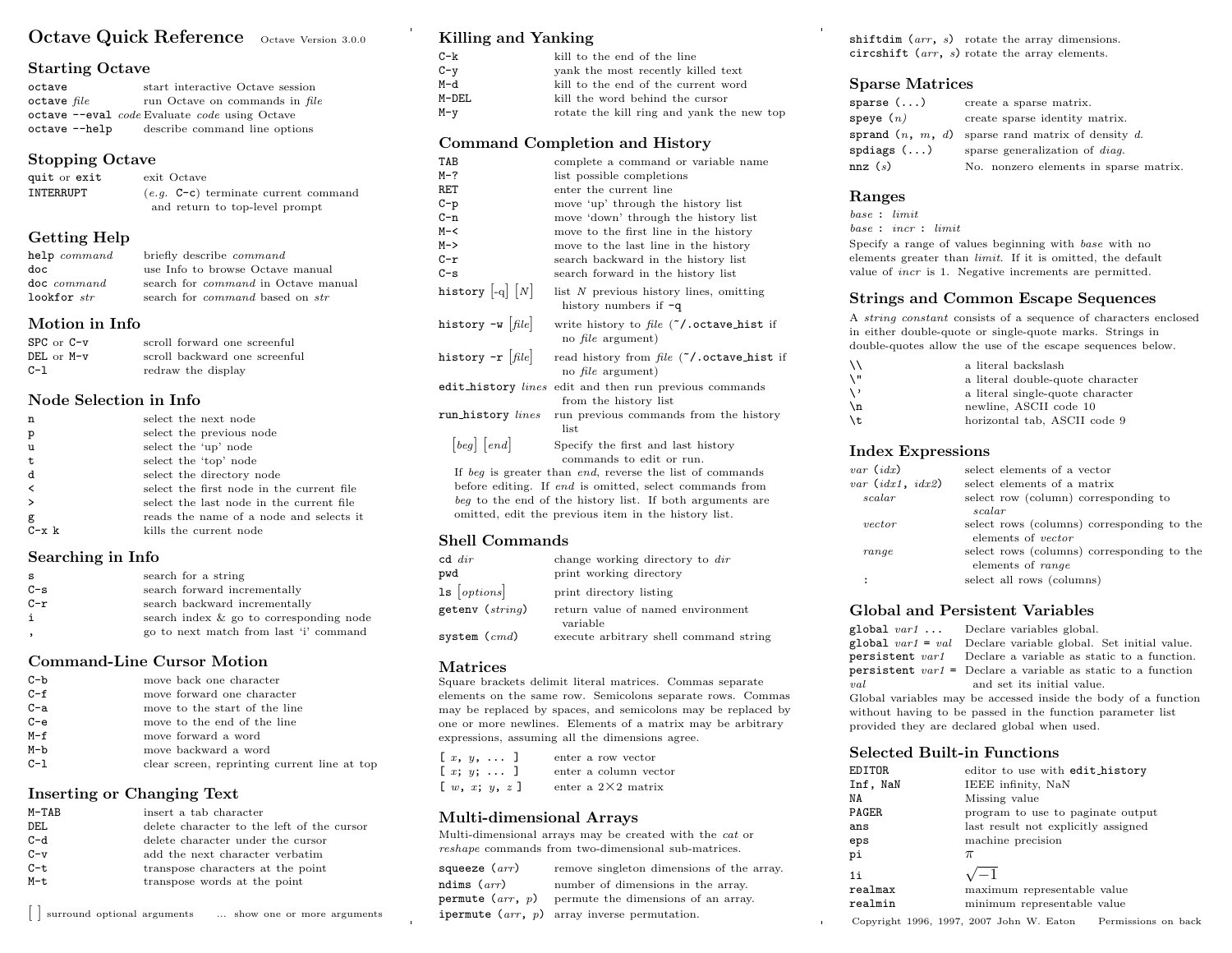# Assignment Expressions

| $var = expr$          | assign expression to variable         |
|-----------------------|---------------------------------------|
| $var$ $(idx) = expr$  | assign expression to indexed variable |
| $var$ $(idx) = \Box$  | delete the indexed elements.          |
| $var\ \{idx\} = expr$ | assign elements of a cell array.      |

#### Arithmetic and Increment Operators

| $x + y$           | addition                                                             |
|-------------------|----------------------------------------------------------------------|
| $x - y$           | subtraction                                                          |
| $x * y$           | matrix multiplication                                                |
| $x \cdot * y$     | element by element multiplication                                    |
| x / y             | right division, conceptually equivalent to<br>$(inverse (y') * x')'$ |
| $x \cdot y$       | element by element right division                                    |
| $x \setminus y$   | left division, conceptually equivalent to<br>inverse $(x) * y$       |
| $x \cdot \vee y$  | element by element left division                                     |
| $x \uparrow y$    | power operator                                                       |
| $x \cdot \hat{y}$ | element by element power operator                                    |
| $- x$             | negation                                                             |
| $+ x$             | unary plus (a no-op)                                                 |
| $x$ ,             | complex conjugate transpose                                          |
| $x$ .'            | transpose                                                            |
| $++ x (-x)$       | increment (decrement), return new value                              |
| $x + (x - )$      | increment (decrement), return <i>old</i> value                       |

# Comparison and Boolean Operators

These operators work on an element-by-element basis. Both arguments are always evaluated.

| $x \leq y$ | true if x is less than $y$                  |
|------------|---------------------------------------------|
| $x \leq y$ | true if $x$ is less than or equal to $y$    |
| $x == y$   | true if x is equal to $y$                   |
| $x \geq y$ | true if $x$ is greater than or equal to $y$ |
| x > y      | true if $x$ is greater than $y$             |
| $x := y$   | true if $x$ is not equal to $y$             |
| $x \& y$   | true if both $x$ and $y$ are true           |
| $x \mid y$ | true if at least one of x or $y$ is true    |
| $!$ bool   | true if <i>bool</i> is false                |

# Short-circuit Boolean Operators

Operators evaluate left-to-right. Operands are only evaluated if necessary, stopping once overall truth value can be determined. Operands are converted to scalars using the all function.

| $x$ & $y$  | true if both $x$ and $y$ are true          |  |
|------------|--------------------------------------------|--|
| $x \mid y$ | true if at least one of $x$ or $y$ is true |  |

# Operator Precedence

Table of Octave operators, in order of increasing precedence.

| $\cdot$ ,                   | statement separators                  |
|-----------------------------|---------------------------------------|
|                             | assignment, groups left to right      |
| &&                          | logical "or" and "and"                |
| &.                          | element-wise "or" and "and"           |
| $\lt \lt = == \gt = \gt !=$ | relational operators                  |
|                             | colon                                 |
|                             | addition and subtraction              |
| $*$ / \ $*$ . / . \         | multiplication and division           |
|                             | transpose                             |
| $+ - +$                     | unary minus, increment, logical "not" |
|                             | exponentiation                        |

# Paths and Packages

| path                                             | display the current Octave function path. |
|--------------------------------------------------|-------------------------------------------|
| pathdef                                          | display the default path.                 |
| addpath $\it (dir)$                              | add a directory to the path.              |
| EXEC_PATH                                        | manipulate the Octave executable path.    |
| pkg list                                         | display installed packages.               |
| $\normalfont{\texttt{pkg}}$ load $\textit{pack}$ | Load an installed package.                |

#### Cells and Structures

| $var\{idx\}$ =<br>set an element of a cell array.<br>cellfun $(f, c)$<br>fieldnames $(s)$<br>returns the fields of a structure. | $var$ . field = $\dots$ | set a field of a structure.                 |
|---------------------------------------------------------------------------------------------------------------------------------|-------------------------|---------------------------------------------|
|                                                                                                                                 |                         |                                             |
|                                                                                                                                 |                         | apply a function to elements of cell array. |

#### Statements

for  $identityier = expr \,stmt-list \, endfor$ Execute stmt-list once for each column of expr. The variable identifier is set to the value of the current column during each iteration.

while (condition) stmt-list endwhile

Execute stmt-list while condition is true.

| break    | exit innermost loop               |
|----------|-----------------------------------|
| continue | go to beginning of innermost loop |
| return   | return to calling function        |

#### if (condition) if-body else else-body endif

Execute if-body if condition is true, otherwise execute elsebody.

if (condition) if-body [elseif (condition) elseif-body] endif Execute if-body if condition is true, otherwise execute the elseif-body corresponding to the first elseif condition that is true, otherwise execute else-body.

Any number of elseif clauses may appear in an if statement.

#### unwind\_protect body unwind\_protect\_cleanup cleanup end

Execute body. Execute cleanup no matter how control exits body.

try body catch cleanup end

Execute body. Execute cleanup if body fails.

#### Strings

| strcmp $(s, t)$         | compare strings                                         |
|-------------------------|---------------------------------------------------------|
| strcat $(s, t, \ldots)$ | concatenate strings                                     |
| regexp $(str, pat)$     | strings matching regular expression                     |
|                         | regexprep (str, pat, rep) Match and replace sub-strings |

# Defining Functions

|                  | function $[ret-list] function-name [(arg-list)]$ |  |
|------------------|--------------------------------------------------|--|
| $function$ -body |                                                  |  |
| endfunction      |                                                  |  |
|                  |                                                  |  |

ret-list may be a single identifier or a comma-separated list of identifiers delimited by square-brackets.

arg-list is a comma-separated list of identifiers and may be empty.

# Function Handles

| $Q$ func               | Define a function handle to func.                                     |  |
|------------------------|-----------------------------------------------------------------------|--|
|                        | $\mathcal{Q}(var1, \ldots)$ expr Define an anonymous function handle. |  |
|                        | $str2func (str)$ Create a function handle from a string.              |  |
|                        | functions (handle) Return information about a function                |  |
|                        | handle.                                                               |  |
|                        | func2str (handle) Return a string representation of a                 |  |
| function handle.       |                                                                       |  |
|                        | handle $(\text{arg1}, \ldots)$ Evaluate a function handle.            |  |
|                        | feval (func, arg1, Evaluate a function handle or string,              |  |
| $\ldots$               | passing remaining args to func                                        |  |
|                        | Anonymous function handles take a copy of the variables in            |  |
| the current workspace. |                                                                       |  |
|                        |                                                                       |  |

# Miscellaneous Functions

| eval ( $str)$             | evaluate str as a command                              |
|---------------------------|--------------------------------------------------------|
|                           | $error(message)$ print message and return to top level |
|                           | warning $(message)$ print a warning message            |
| $\texttt{clear}\ pattern$ | clear variables matching pattern                       |
| exist $(\textit{str})$    | check existence of variable or function                |
| who, whos                 | list current variables                                 |
| whos $var$                | details of the variable var                            |
|                           |                                                        |

# Basic Matrix Manipulations

| rows (a)<br>columns ( $a$ )<br>all ( $a$ )<br>any ( $a$ ) | return number of rows of a<br>return number of columns of a<br>check if all elements of a nonzero<br>check if any elements of $a$ nonzero |
|-----------------------------------------------------------|-------------------------------------------------------------------------------------------------------------------------------------------|
| find (a)                                                  | return indices of nonzero elements                                                                                                        |
| sort (a)                                                  | order elements in each column of a                                                                                                        |
| sum ( $a$ )                                               | sum elements in columns of a                                                                                                              |
| prod ( $a$ )                                              | product of elements in columns of $a$                                                                                                     |
| min ( $\mathit{args})$                                    | find minimum values                                                                                                                       |
| max ( $args$ )                                            | find maximum values                                                                                                                       |
| rem $(x, y)$                                              | find remainder of $x/y$                                                                                                                   |
|                                                           | <b>reshape</b> $(a, m, n)$ reformat $a$ to be $m$ by $n$                                                                                  |
|                                                           | $diag(v, k)$ create diagonal matrices                                                                                                     |
|                                                           | linspace $(b, l, n)$ create vector of linearly-spaced elements                                                                            |
|                                                           | logspace $(b, l, n)$ create vector of log-spaced elements                                                                                 |
| eye $(n, m)$                                              | create $n \times m$ identity matrix                                                                                                       |
| ones $(n, m)$                                             | create $n$ by $m$ matrix of ones                                                                                                          |
| zeros $(n, m)$                                            | create $n \times m$ matrix of zeros                                                                                                       |
| rand(n, m)                                                | create $n$ by $m$ matrix of random values                                                                                                 |
|                                                           |                                                                                                                                           |

# Linear Algebra

| chol $(a)$                        | Cholesky factorization                   |
|-----------------------------------|------------------------------------------|
| $\det$ (a)                        | compute the determinant of a matrix      |
| eig ( $a$ )                       | eigenvalues and eigenvectors             |
| expm (a)                          | compute the exponential of a matrix      |
| hess ( $a$ )                      | compute Hessenberg decomposition         |
| inverse $(a)$                     | invert a square matrix                   |
| norm $(a, p)$                     | compute the p-norm of a matrix           |
| pinv ( $a$ )                      | compute pseudoinverse of $a$             |
| qr ( $a$ )                        | compute the QR factorization of a matrix |
| $\texttt{rank} \;\, \textit{(a)}$ | matrix rank                              |
| sprank ( $a$ )                    | structural matrix rank                   |
| schur ( $a$ )                     | Schur decomposition of a matrix          |
| svd $(a)$                         | singular value decomposition             |
| syl $(a, b, c)$                   | solve the Sylvester equation             |
|                                   |                                          |